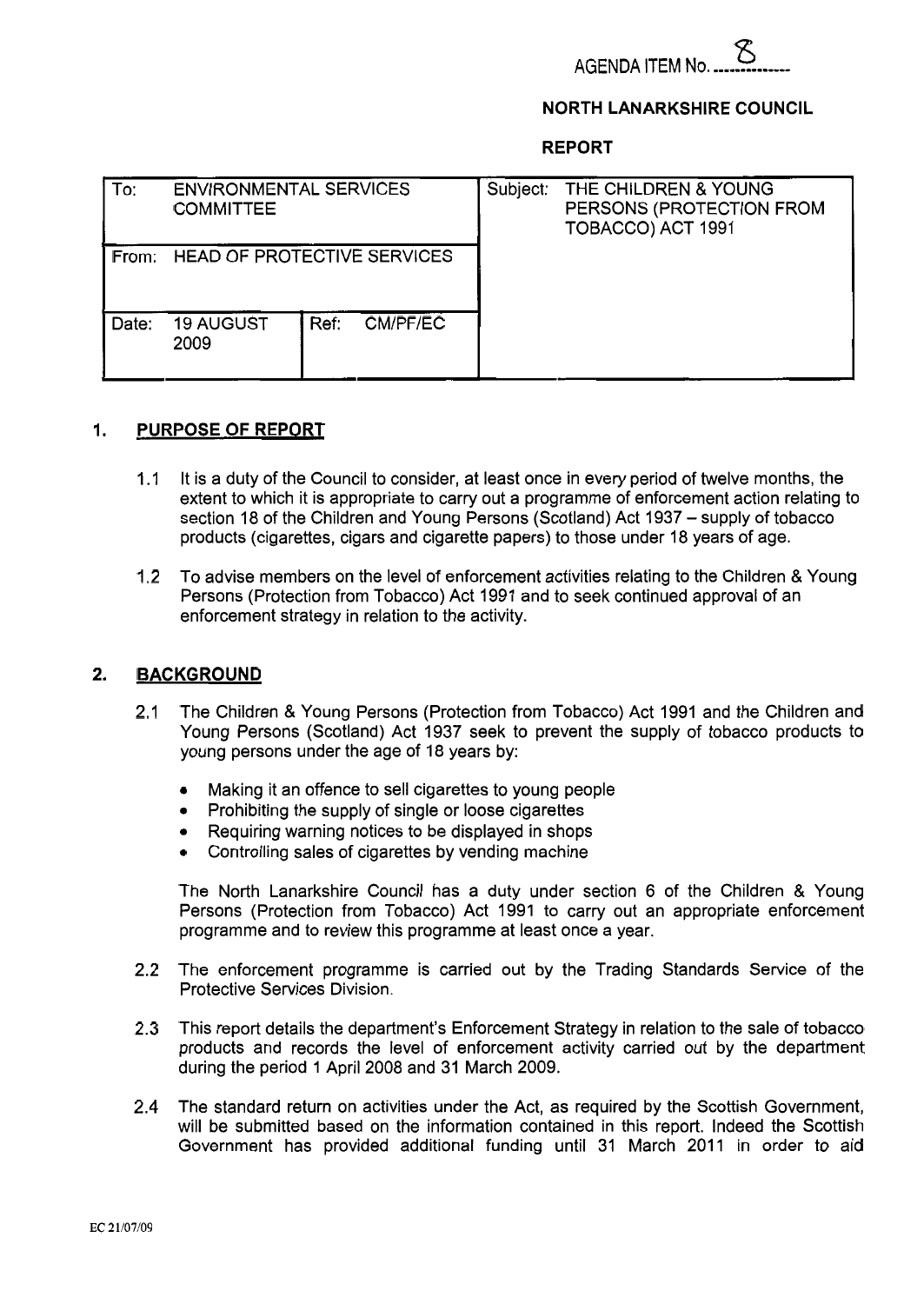enforcement activities in this area and accordingly, targets for reducing underage access to tobacco have been set.

#### 3. **CONSIDERATIONS**

- 3.1 The Enforcement Strategy shall be:-
	- The Trading Standards Service will provide literature to retailers of tobacco, advising them of the law and confirming North Lanarkshire Council's commitment to enforcing its provisions. The Service consults with local traders in order to have them accept the Trading Standards Institute's policy of adopting a 'Challenge 25" policy for sales of all age-restricted products - proof-of-age identification is asked of any purchasers who appear to be under 25 years of age.
	- The Service will carry out, as part of the normal pattern of enforcement visits, checks on retailers to ensure compliance with the law.
	- Complaints from members of the public about sales to under age persons will be investigated.
	- Vending machines will be monitored to ensure compliance and action will be taken to have the courts order their removal when appropriate.
	- Written warnings will be issued to specific retailers where illegal sales are suspected to have taken place.
	- The Service will report breaches of the legislation to the Procurator Fiscal for consideration of proceedings.
	- The Service will seek to work in partnership with other departments and organisations to raise public awareness and to issue publicity material and other information.
	- An enhanced enforcement programme including covert test purchase exercises will be carried out in line with the Scottish Government's Smoking Prevention Action Plan.
- 3.2 Enforcement Activities:

The statistics detailed below relate to the period 1 April 2008 - 31 March 2009

| The statistics detailed below relate to the period T April 2006 – 3 Fivial Gr  |                                            |  |  |  |
|--------------------------------------------------------------------------------|--------------------------------------------|--|--|--|
| Visits to retail outlets:                                                      | Number                                     |  |  |  |
| <b>Total visits</b>                                                            | 279                                        |  |  |  |
| Trader compliance levels with requirements to display warning notices:-        |                                            |  |  |  |
| Notices displayed<br>Notices not displayed                                     | 263<br>16 (all rectified at time of visit) |  |  |  |
| Actions:-                                                                      |                                            |  |  |  |
| Complaints received<br>Written warnings<br><b>Reports to Procurator Fiscal</b> | 16<br>35<br>3                              |  |  |  |
|                                                                                |                                            |  |  |  |